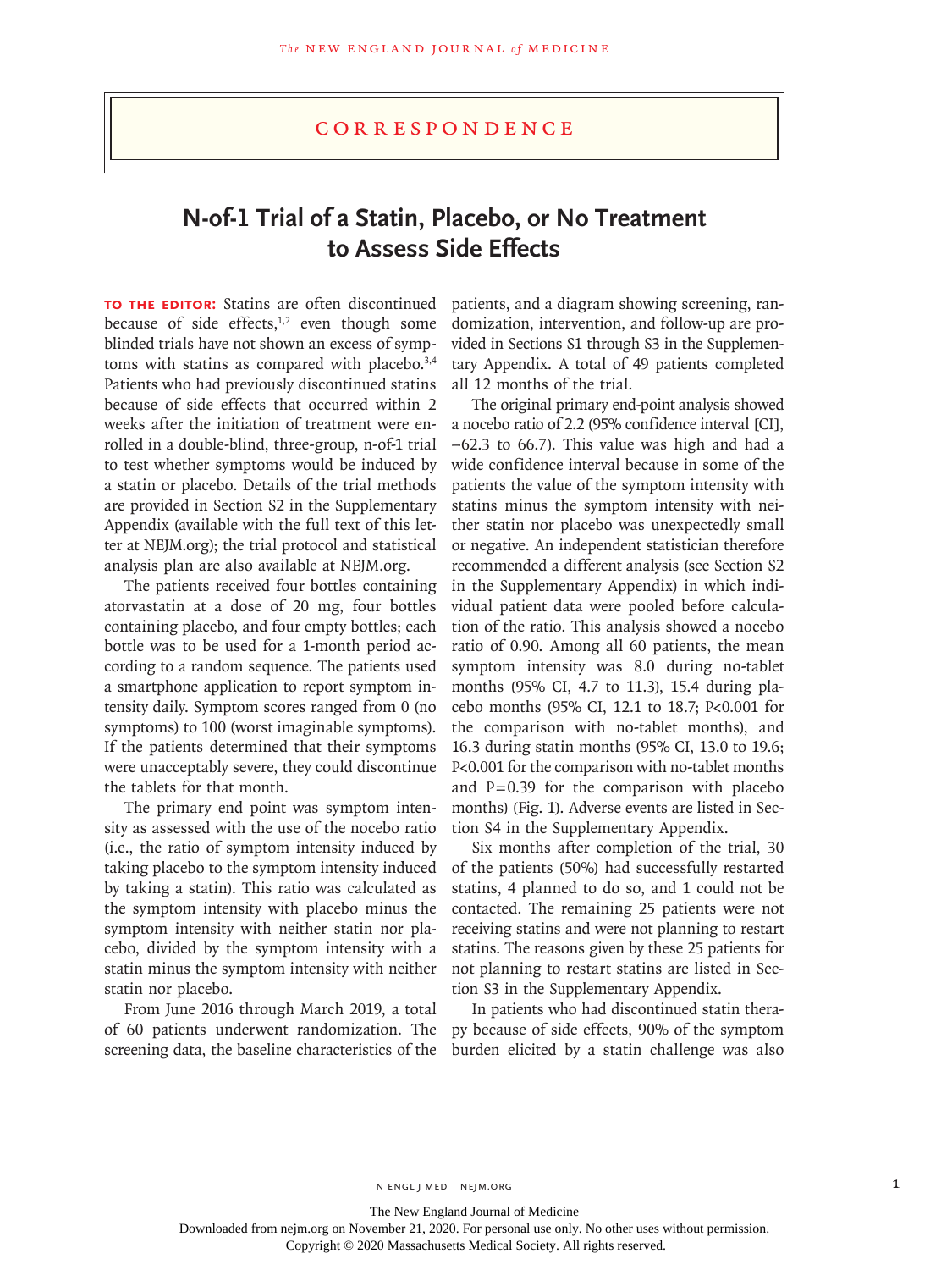



Shown are mean symptom scores for the 49 patients who completed all 12 months of the trial (left) and those for the 11 patients who did not complete all 12 months (right). Each circle represents a single month for each patient. Symptoms were reported daily, and the mean symptom score was calculated for the month regardless of whether the patient discontinued the assigned bottle at any time dur‑ ing that month.

## elicited by placebo. Half the trial patients were Jaimini Cegla, M.R.C.P. able to successfully restart statins.

Frances A. Wood, M.Phil. James P. Howard, Ph.D. Judith A. Finegold, Ph.D. Alexandra N. Nowbar, M.B., B.S. David M. Thompson, Ph.D. Ahran D. Arnold, M.B., B.S. Christopher A. Rajkumar, M.B., B.S. Susan Connolly, Ph.D. Imperial College London London, United Kingdom research@cardiologists.london

Imperial College Healthcare NHS Trust London, United Kingdom

Chris Stride, Ph.D.

Sheffield University Management School Sheffield, United Kingdom

Peter Sever, F.R.C.P.

Imperial College London London, United Kingdom

## Christine Norton, Ph.D.

King's College London London, United Kingdom

2 N ENGL J MED NEJM.ORG

The New England Journal of Medicine Downloaded from nejm.org on November 21, 2020. For personal use only. No other uses without permission. Copyright © 2020 Massachusetts Medical Society. All rights reserved.